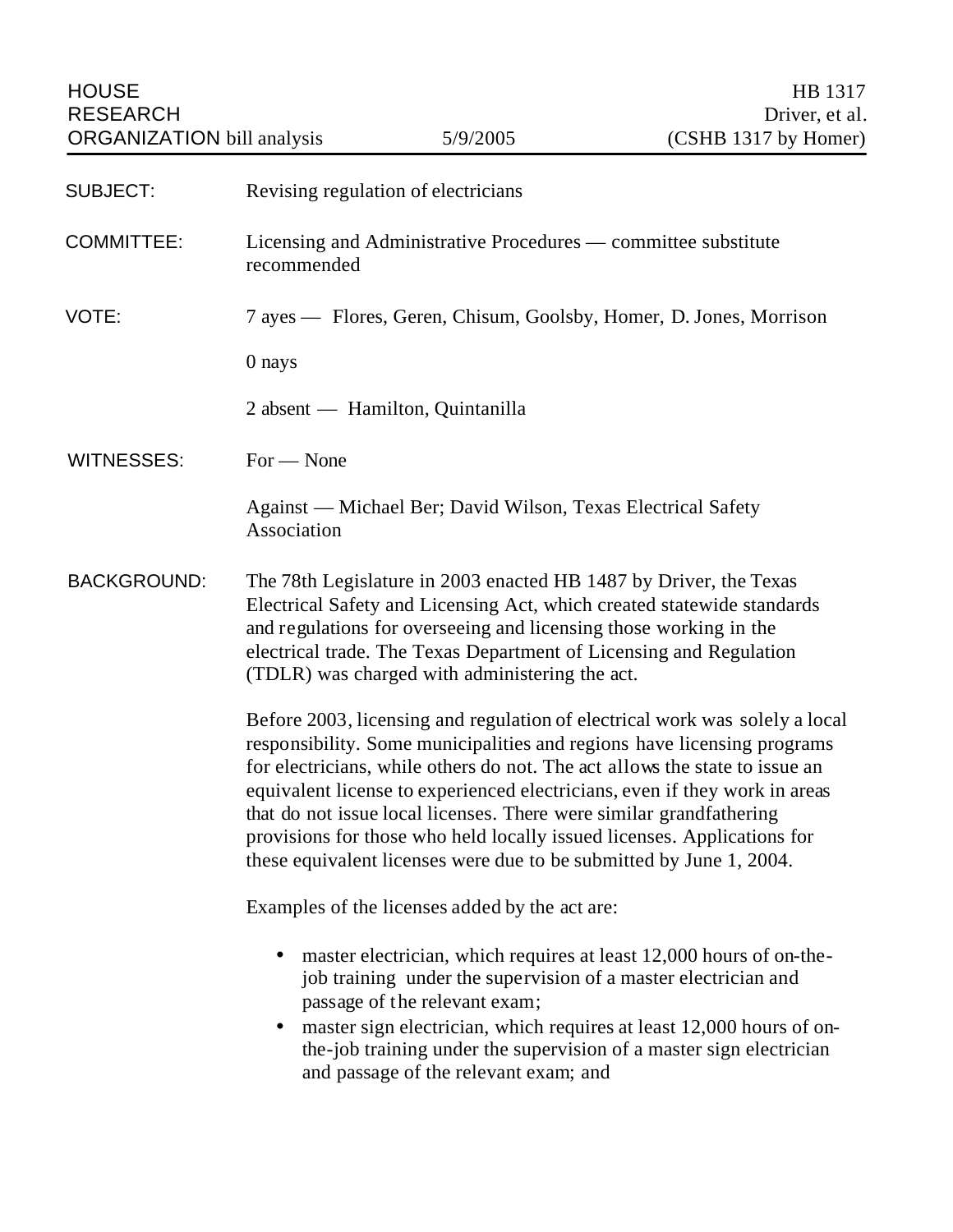- electrical apprentice, which requires the apprentice to be at least 16 years old and engaged in assisting with electrical work under the supervision of a licensed master electrician.
- DIGEST: CSHB 1317 would amend several sections of the Texas Electrical Safety and Licensing Act. Specifically, it would define further the work of various types of electricians, extend the grandfather clause that allows for licensure without an exam, and exempt further categories of electrical work from the act's provisions.

This bill would take immediate effect if finally passed by a two-thirds record vote of the membership of each house. Otherwise, it would take effect September 1, 2005.

**License definitions and categories.** The duties of a master electrician would include performing all electrical work, including electrical work performed by a master sign electrician, supervising an electrician, verifying compliance with on-the-job training requirements, and serving as master of record for an electrical sign contractor.

The bill would amend provisions relating to certain apprentice licenses. It describes a new category of license — an electrical sign apprentice license — and requirements for application. The bill also would allow for a temporary apprentice license category and an emergency electrician license for out-of-state electricians assisting with work during a disaster.

**Grandfather clause.** The bill would extend the act's grandfather clause, which allowed experienced electricians to qualify for the state license without sitting for an exam, to military personnel who were on active duty between March and June 2004, had the required experience, and paid the application fee. This option would expire 90 days after discharge from the military or January 1, 2007, whichever came first.

If an applicant had worked in the field in an area where a municipal or regional licensing program did not exist and was unable to provide proof of on-the-job training certified by a master electrician, TDLR could accept alternative documentation of this experience for the purposes of issuing an equivalent state license. An applicant would be able to apply under these terms through December 31, 2005, and TDLR would give specific notice of this extension.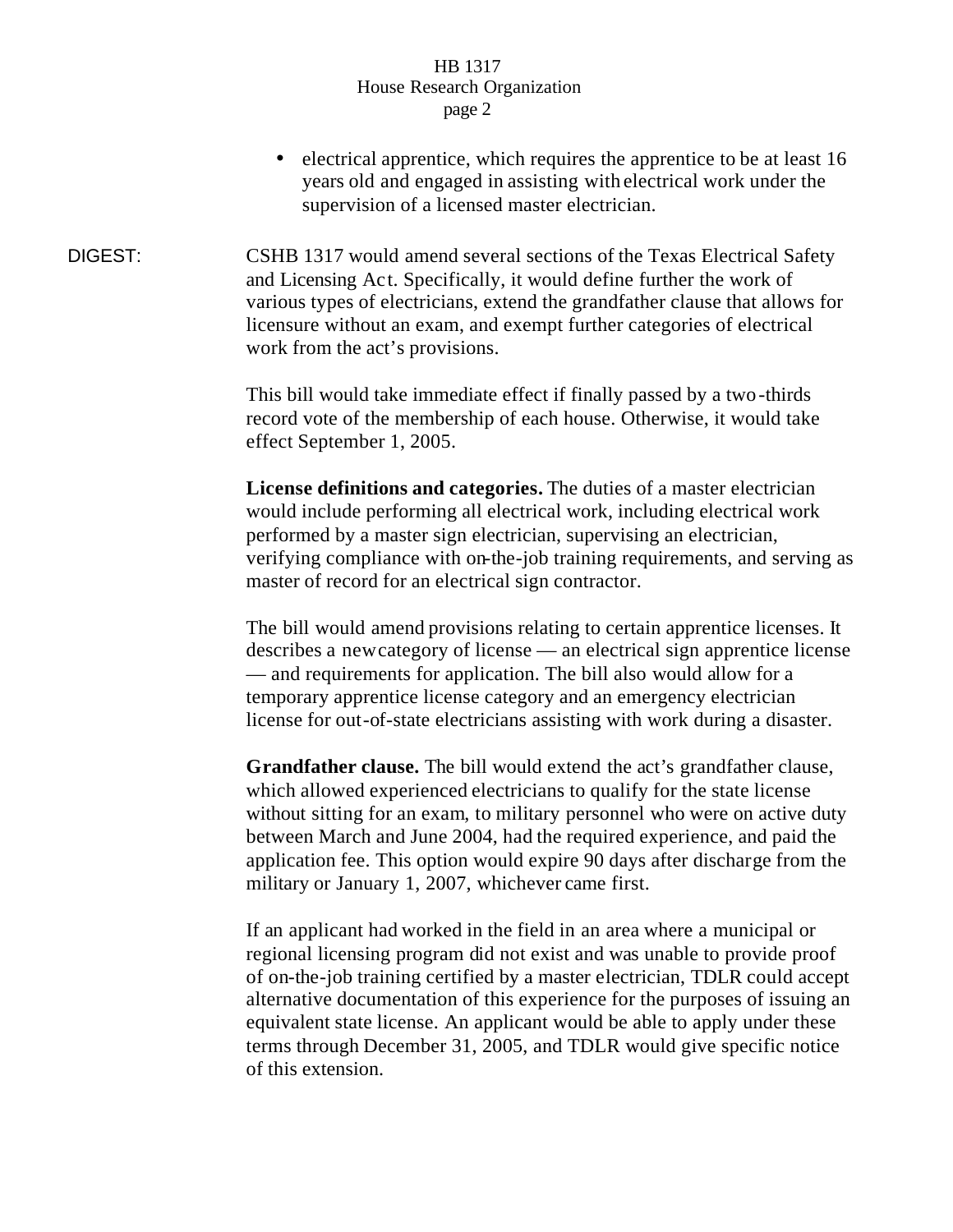A person who held a license in a city or region that elected to discontinue issuing or renewing licenses would be able to apply for an equivalent state license without complying with the exam requirement. This person would have to have held the relevant local license for the preceding year and would have to submit the application within 90 days of the date the city stopped issuing or renewing licenses.

**Other requirements and enforcement authority.** The bill would require TDLR to approve online continuing education courses. CSHB 1317 also would remove the late renewal provision. Finally, the bill would allow TDLR to take action against unlicensed electricians who in addition to performing electrical work had offered to perform such work.

**Exemptions.** The bill would not apply to the installation of electrical equipment in a mobile home or recreational vehicle or to electrical work performed on agricultural use equipment and buildings or on well-pumps. Also exempted would be work required for manuf actured homes and onsite assembly of manufactured homes. Sewage facility installers also would be exempted.

In addition to already exempt electrical utilities, the act would not apply to affiliated power generation companies. The exemption for the chemical and petrochemical industry would be revised to exempt most contract electricians working for a period of at least 12 months with a specific chemical plant petrochemical plant, refinery, natural gas plant, or natural gas treatment plant. Governmental entities such as school districts and cities would not be required to hold an electrical or electrical sign contractor license to employ an electrician to perform work for the entity.

**SUPPORTERS** SAY: CSHB 1317 would amend and clarify portions of the Texas Electrical Safety and Licensing Act, which was enacted in 2003. The bill also would incorporate into law the recommendations made in the House Licensing and Administrative Procedures Committee's Interim Report to the 79th Texas Legislature. It simply is a clean-up bill that would correct technical problems and unintended consequences discovered during the process of implementing the act. Such small implementation adjustments are inevitable when an industry becomes newly regulated by the state.

> One area of concern identified in the interim report was the inability of some individuals with years of experience to qualify for a license under the new rules. The act as initially implemented required individuals to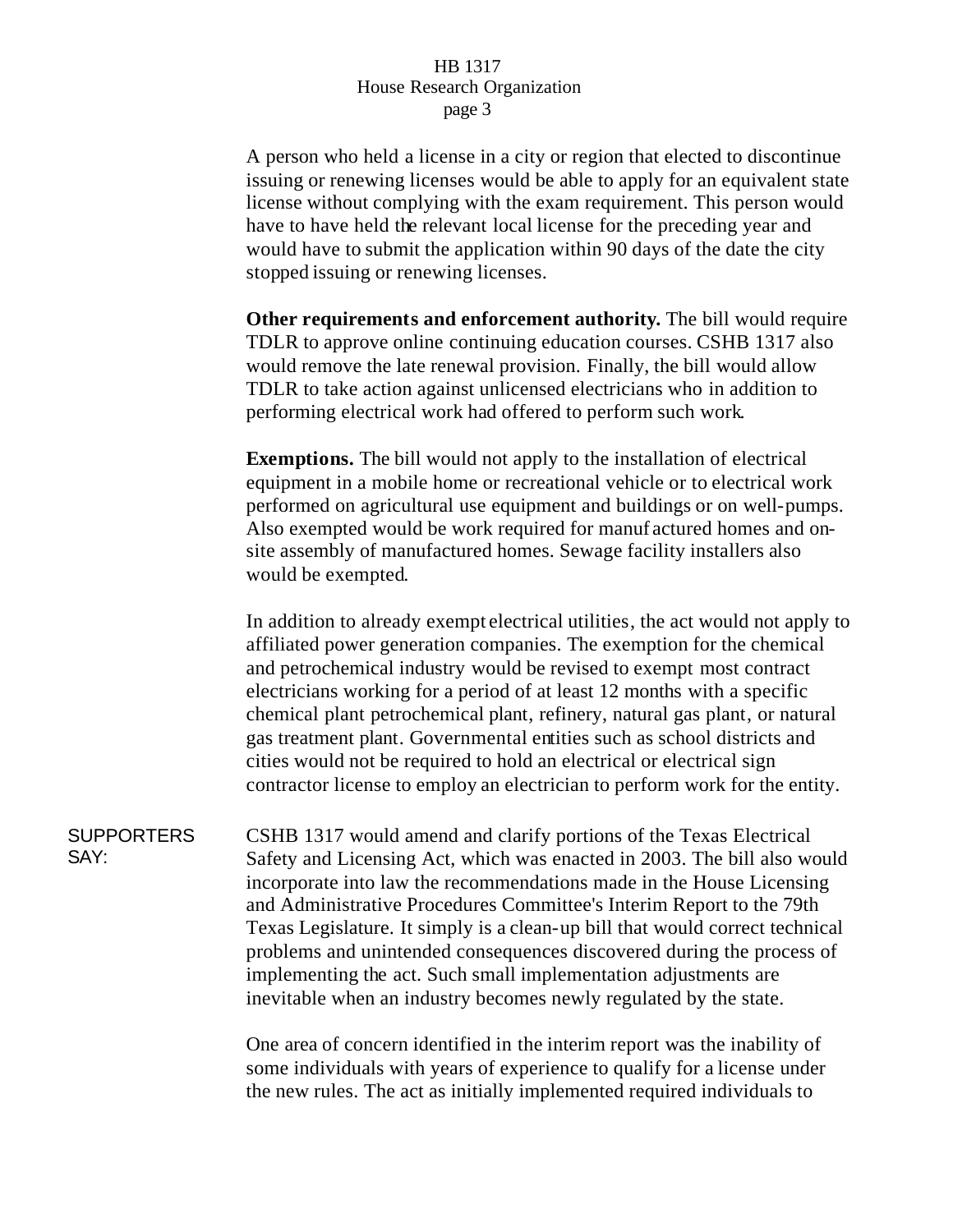have work experience under a master electrician in order to qualify for a grandfathered license without examination. Legislative intent regarding this directive was unclear and initially was interpreted too restrictively by TDLR. However, TDLR adopted an appropriate emergency rule on the issue by allowing "alternative documentation" to satisfy the on-the-job training requirement in the act for license qualification without an exam. CSHB 1317 would codify this emergency rule to allow electricians who practice in areas that do not have licensing programs to submit "alternative documentation" of experience in order to qualify for a state license.

CSHB 1317 also would reopen the grandfather period through the end of 2005. This would give an extended opportunity to qualified individuals who negatively were affected by the first agency interpretation of the act's on-the-job training requirements to obtain a license without examination. It also would assure that all eligible electricians received notification of the new mandatory licensing requirement. Finally, the grandfathering period appropriately would be extended to allow military personnel who were unable to apply during the initial grandfathering period to obtain a license without taking an exam.

Requirements for TDLR to accept alternative documentation of work experience would not compromise the quality of electrical work because a master electrician still would need to abide by all local standards, permits, and inspections.

It is important that TDLR make available online continuing education courses for electricians because it would give electricians across the state, particularly in rural areas, a convenient opportunity to fulfill continuing education requirements. TDLR staffing resources would not be a factor in this requirement because the agency simply could approve online courses offered by outside organizations.

The purpose of the act is to protect the safety of tradesmen and the public. Exemptions to the licensing requirements, therefore, were carefully and narrowly drawn to address substantiated concerns. The exemptions would take into consideration expert opinion regarding industry considerations and the effect of other laws. The exemption for water drillers, for example, would be granted because water drillers already are governed by other sections of the Occupations Code, and Texas does not require dual licensing. The exemptions are specific and would not allow the law to be interpreted in an inappropriate or unintended manner.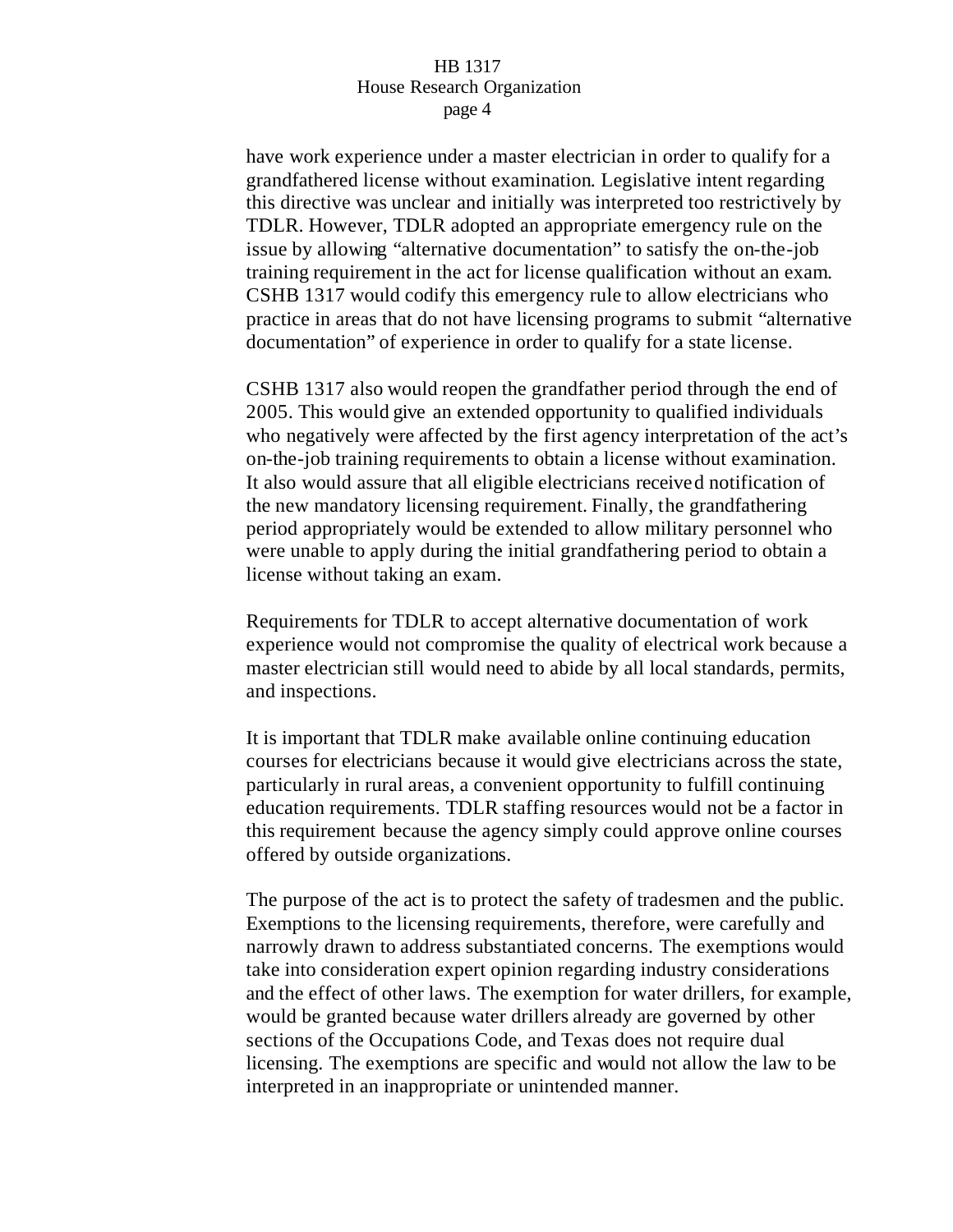| <b>OPPONENTS</b><br>SAY: | CSHB 1317 would compromise public safety by adding exemptions to an<br>act that already exempts too many categories of electrical work. There is<br>no reason most of the workers that this bill proposes to exempt should not<br>have to comply with the act. A statewide licensing program should<br>regulate all electricians and protect all Texans.                                                                                                                                                                                                                                                                                                                                                                                                                                                                                                                                         |
|--------------------------|--------------------------------------------------------------------------------------------------------------------------------------------------------------------------------------------------------------------------------------------------------------------------------------------------------------------------------------------------------------------------------------------------------------------------------------------------------------------------------------------------------------------------------------------------------------------------------------------------------------------------------------------------------------------------------------------------------------------------------------------------------------------------------------------------------------------------------------------------------------------------------------------------|
|                          | Codifying the emergency "alternative documentation" rule would lower<br>the standards of the profession and further compromise public safety. The<br>form that serves as alternative documentation requires nothing more in the<br>way of proof than a signed personal statement of compliance. No<br>additional verification or third-party review of qualifications is required,<br>and the form need not even be notarized. The state cannot possibly verify<br>the integrity of these statements, nor can it assure that an electrician who<br>receives a license simply by signing a form is of comparable quality to a<br>licensed electrician who studied for months to pass an exam. Public safety<br>is compromised if unqualified people receive state licenses. The<br>grandfathering period should not be reopened and the alternative<br>documentation rule should not be codified. |
|                          | TDLR should not offer or approve online continuing education courses<br>because the agency does not have enough staff recourses to monitor and<br>verify compliance with such programs.                                                                                                                                                                                                                                                                                                                                                                                                                                                                                                                                                                                                                                                                                                          |
| NOTES:                   | The committee substitute would exempt from the bill power generation<br>companies affiliated with utilities and electrical work required for<br>manufactured homes and on-site assembly of manufactured homes. It also<br>would exempt most contract electricians working for the chemical and<br>petrochemical industry. The substitute would allow TDLR to take action<br>against unlicensed electricians who offered to perform electrical work and<br>provides that a temporary apprentice license would expire after 21 days. It<br>also would grandfather veterans who applied for licenses. The substitute<br>would allow online continuing education courses to be offered by an<br>outside entity and adds language that would notify the public of the re-<br>opened grandfather period.                                                                                               |